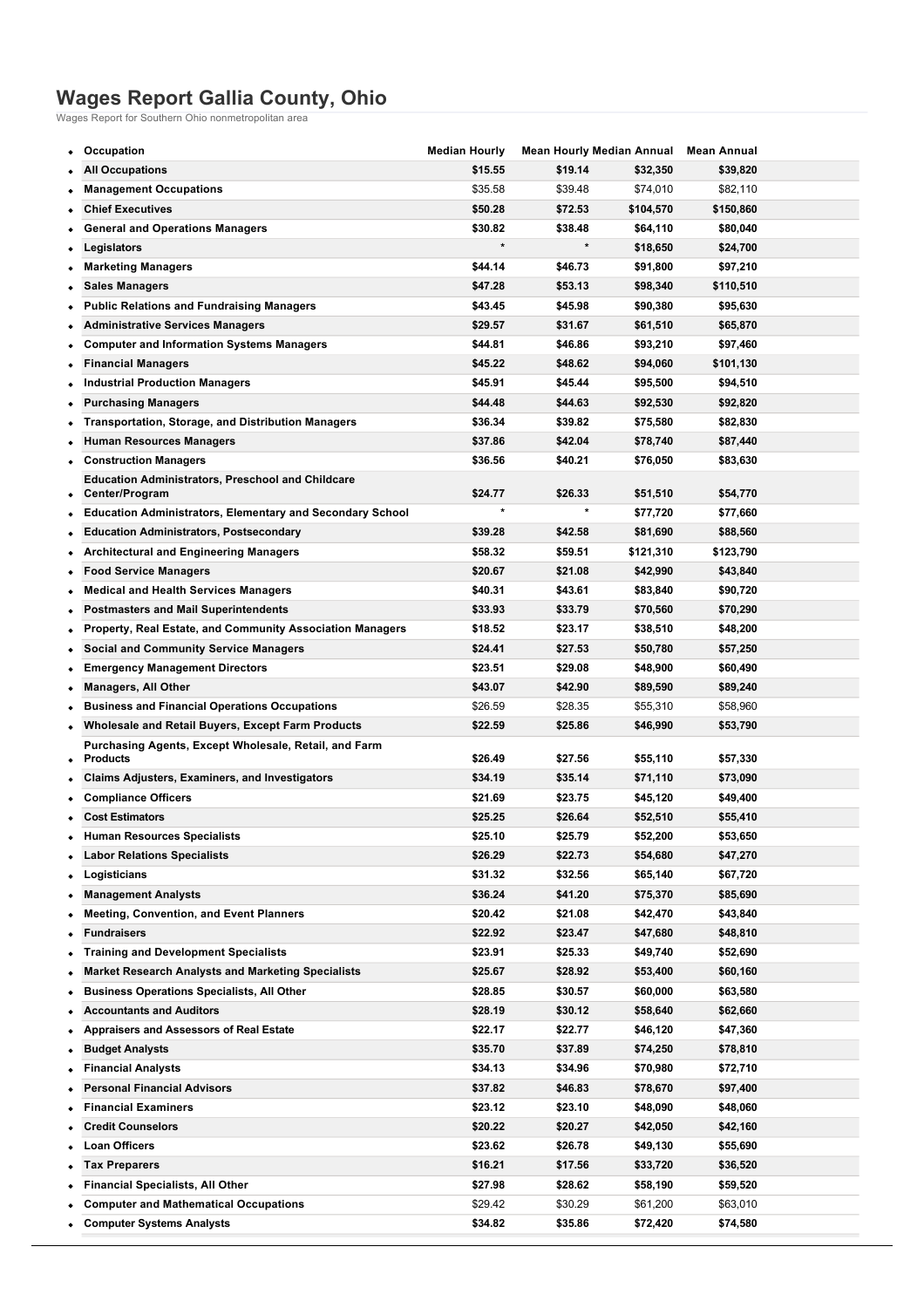|   | <b>Computer Programmers</b>                                                  | \$28.26 | \$29.38 | \$58,790             | \$61,120  |
|---|------------------------------------------------------------------------------|---------|---------|----------------------|-----------|
|   | <b>Software Developers, Applications</b>                                     | \$34.18 | \$36.34 | \$71,090             | \$75,580  |
|   | <b>Web Developers</b>                                                        | \$25.27 | \$24.45 | \$52,570             | \$50,860  |
|   | <b>Database Administrators</b>                                               | \$37.27 | \$39.15 | \$77,510             | \$81,430  |
| ٠ | Network and Computer Systems Administrators                                  | \$31.86 | \$31.09 | \$66,260             | \$64,660  |
|   | <b>Computer Network Architects</b>                                           | \$41.43 | \$42.07 | \$86,180             | \$87,510  |
|   | <b>Computer User Support Specialists</b>                                     | \$17.97 | \$19.20 | \$37,380             | \$39,940  |
| ٠ | <b>Computer Network Support Specialists</b>                                  | \$23.39 | \$24.59 | \$48,650             | \$51,140  |
|   | <b>Computer Occupations, All Other</b>                                       | \$36.22 | \$37.03 | \$75,340             | \$77,010  |
| ٠ | <b>Architecture and Engineering Occupations</b>                              | \$34.57 | \$35.81 | \$71,900             | \$74,490  |
| ٠ | <b>Aerospace Engineers</b>                                                   | \$43.53 | \$42.80 | \$90,540             | \$89,030  |
|   | <b>Chemical Engineers</b>                                                    | \$43.99 | \$44.08 | \$91,510             | \$91,690  |
|   | <b>Civil Engineers</b>                                                       | \$38.99 | \$42.40 | \$81,100             | \$88,190  |
|   | <b>Electrical Engineers</b>                                                  | \$44.07 | \$46.69 | \$91,660             | \$97,120  |
| ٠ | <b>Environmental Engineers</b>                                               | $\star$ | $\star$ |                      |           |
|   | Health and Safety Engineers, Except Mining Safety Engineers                  |         |         |                      |           |
| ٠ | and Inspectors                                                               | \$48.34 | \$51.02 | \$100,540            | \$106,110 |
| ٠ | <b>Industrial Engineers</b>                                                  | \$36.04 | \$36.29 | \$74,950             | \$75,490  |
| ۰ | <b>Mechanical Engineers</b>                                                  | \$34.96 | \$36.21 | \$72,720             | \$75,310  |
| ٠ | <b>Engineers, All Other</b>                                                  | \$34.60 | \$38.21 | \$71,960             | \$79,470  |
|   | <b>Architectural and Civil Drafters</b>                                      | \$23.35 | \$25.68 | \$48,560             | \$53,420  |
|   | <b>Civil Engineering Technicians</b>                                         | \$20.21 | \$21.65 | \$42,030             | \$45,030  |
| ٠ | <b>Industrial Engineering Technicians</b>                                    | \$33.56 | \$33.30 | \$69,800             | \$69,260  |
|   | <b>Mechanical Engineering Technicians</b>                                    | \$26.36 | \$27.13 | \$54,830             | \$56,430  |
| ٠ | <b>Engineering Technicians, Except Drafters, All Other</b>                   | \$23.35 | \$25.12 | \$48,580             | \$52,250  |
| ٠ | <b>Surveying and Mapping Technicians</b>                                     | \$19.89 | \$21.11 | \$41,360             | \$43,910  |
| ٠ | Life, Physical, and Social Science Occupations                               | \$29.76 | \$32.73 | \$61,900             | \$68,080  |
|   | <b>Zoologists and Wildlife Biologists</b>                                    | \$25.45 | \$25.83 | \$52,930             | \$53,730  |
|   | <b>Chemists</b>                                                              | \$42.20 | \$42.34 | \$87,780             |           |
| ٠ |                                                                              | \$35.30 | \$46.34 |                      | \$88,060  |
|   | <b>Environmental Scientists and Specialists, Including Health</b>            | \$33.49 | \$33.28 | \$73,410             | \$96,390  |
| ٠ | <b>Clinical, Counseling, and School Psychologists</b>                        |         |         | \$69,650             | \$69,230  |
| ٠ | Social Scientists and Related Workers, All Other                             | \$23.95 | \$27.78 | \$49,810             | \$57,780  |
| ٠ | <b>Biological Technicians</b>                                                | \$14.89 | \$16.94 | \$30,960             | \$35,220  |
|   | <b>Chemical Technicians</b>                                                  | \$28.76 | \$27.51 | \$59,830             | \$57,210  |
| ٠ | <b>Environmental Science and Protection Technicians, Including</b><br>Health | \$23.16 | \$24.41 | \$48,180             | \$50,770  |
|   | <b>Forest and Conservation Technicians</b>                                   | \$20.49 | \$20.15 | \$42,620             | \$41,910  |
| ٠ | <b>Community and Social Service Occupations</b>                              | \$18.15 | \$19.47 | \$37,750             | \$40,490  |
|   | <b>Substance Abuse and Behavioral Disorder Counselors</b>                    | \$17.65 | \$18.51 | \$36,700             | \$38,510  |
| ٠ | <b>Educational, Guidance, School, and Vocational Counselors</b>              | \$23.72 | \$24.11 | \$49,340             | \$50,150  |
|   | <b>Mental Health Counselors</b>                                              | \$21.89 | \$22.56 | \$45,530             | \$46,930  |
|   | <b>Rehabilitation Counselors</b>                                             | \$17.04 | \$19.97 | \$35,450             | \$41,530  |
|   |                                                                              | \$16.91 |         |                      |           |
|   | Child, Family, and School Social Workers<br><b>Healthcare Social Workers</b> |         | \$17.52 | \$35,160             | \$36,430  |
| ٠ |                                                                              | \$23.63 | \$25.71 | \$49,150<br>\$38,370 | \$53,480  |
|   | <b>Mental Health and Substance Abuse Social Workers</b>                      | \$18.45 | \$19.65 |                      | \$40,860  |
|   | Social Workers, All Other                                                    | \$28.46 | \$28.64 | \$59,210             | \$59,580  |
| ٠ | <b>Health Educators</b>                                                      | \$19.96 | \$22.37 | \$41,520             | \$46,530  |
|   | <b>Probation Officers and Correctional Treatment Specialists</b>             | \$22.68 | \$22.55 | \$47,180             | \$46,900  |
| ٠ | <b>Social and Human Service Assistants</b>                                   | \$13.09 | \$13.88 | \$27,220             | \$28,870  |
| ٠ | <b>Community and Social Service Specialists, All Other</b>                   | \$15.98 | \$16.23 | \$33,240             | \$33,760  |
|   | <b>Legal Occupations</b>                                                     | \$23.84 | \$32.04 | \$49,580             | \$66,640  |
| ٠ | Lawyers                                                                      | \$34.39 | \$43.45 | \$71,530             | \$90,380  |
| ٠ | Judges, Magistrate Judges, and Magistrates                                   | $\star$ | $\star$ | $\star$              |           |
|   | <b>Paralegals and Legal Assistants</b>                                       | \$19.97 | \$19.95 | \$41,530             | \$41,490  |
|   | <b>Title Examiners, Abstractors, and Searchers</b>                           | $\star$ | $\star$ | $\star$              | $\star$   |
| ٠ | <b>Education, Training, and Library Occupations</b>                          | \$23.31 | \$23.71 | \$48,490             | \$49,320  |
|   | <b>Business Teachers, Postsecondary</b>                                      | $\star$ | $\star$ |                      | $\star$   |
|   | <b>Computer Science Teachers, Postsecondary</b>                              | *       | $\star$ | \$77,990             | \$86,950  |
|   | <b>Mathematical Science Teachers, Postsecondary</b>                          | $\star$ | $\ast$  | \$67,210             | \$72,070  |
| ۰ | <b>Engineering Teachers, Postsecondary</b>                                   | *       | $\star$ |                      |           |
|   | <b>Biological Science Teachers, Postsecondary</b>                            | $\star$ | $\star$ | \$52,940             | \$48,070  |

**Chemistry Teachers, Postsecondary \* \* \$70,690 \$72,500**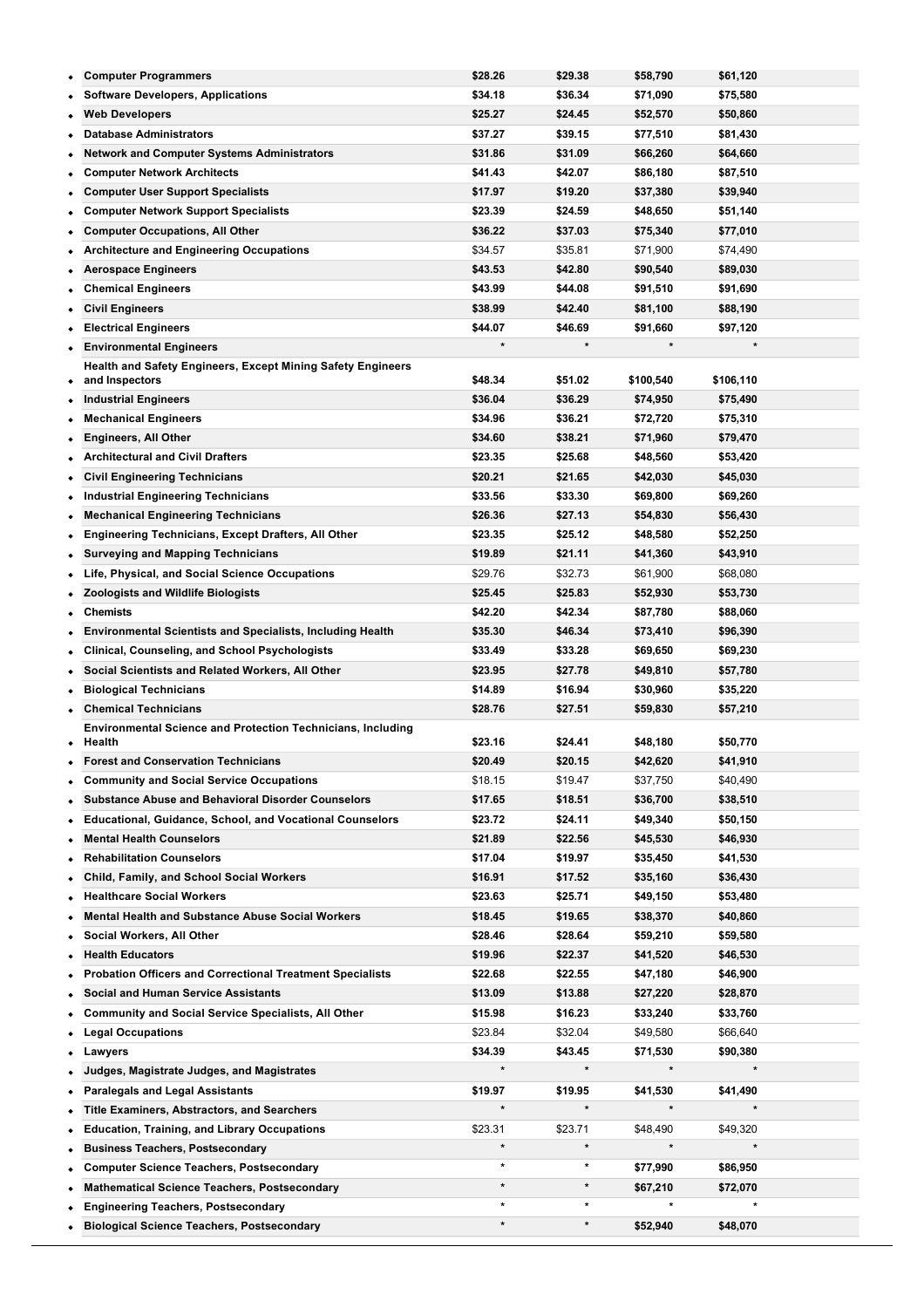| ٠         | <b>Chemistry Teachers, Postsecondary</b>                          | $\star$ | $\star$  | \$70,690  | \$72,500  |  |
|-----------|-------------------------------------------------------------------|---------|----------|-----------|-----------|--|
|           | <b>Physics Teachers, Postsecondary</b>                            | $\star$ | $\star$  | \$75,060  | \$82,670  |  |
|           | <b>Political Science Teachers, Postsecondary</b>                  | $\star$ | *        | \$71,960  | \$73,250  |  |
|           | <b>Psychology Teachers, Postsecondary</b>                         | $\star$ | $\star$  | \$55,900  | \$51,920  |  |
| ٠         | Sociology Teachers, Postsecondary                                 | $\star$ | $\ast$   | \$20,110  | \$39,800  |  |
|           | <b>Health Specialties Teachers, Postsecondary</b>                 | $\star$ | $\star$  | \$19,120  | \$31,280  |  |
|           | Nursing Instructors and Teachers, Postsecondary                   |         | *        | \$62,570  | \$65,600  |  |
|           | <b>Education Teachers, Postsecondary</b>                          | $\star$ | $\star$  | \$19,390  | \$31,670  |  |
| ٠         | Art, Drama, and Music Teachers, Postsecondary                     | $\star$ | *        | \$49,260  | \$51,200  |  |
|           | <b>Communications Teachers, Postsecondary</b>                     | $\star$ | $\star$  | \$20,080  | \$37,640  |  |
| ٠         | English Language and Literature Teachers, Postsecondary           | $\star$ | $\ast$   | \$40,480  | \$45,550  |  |
| ٠         | <b>History Teachers, Postsecondary</b>                            | $\star$ | $\star$  | \$69,030  | \$69,380  |  |
|           | Recreation and Fitness Studies Teachers, Postsecondary            | $\star$ | *        | \$32,300  | \$36,380  |  |
|           | <b>Vocational Education Teachers, Postsecondary</b>               | \$15.03 | \$20.20  | \$31,260  | \$42,020  |  |
|           | <b>Preschool Teachers, Except Special Education</b>               | \$9.26  | \$11.12  | \$19,260  | \$23,140  |  |
|           | Kindergarten Teachers, Except Special Education                   | $\star$ | *        | \$52,610  | \$51,410  |  |
|           | <b>Elementary School Teachers, Except Special Education</b>       | $\star$ | $\ast$   | \$55,210  | \$54,480  |  |
|           | Middle School Teachers, Except Special and Career/Technical       |         |          |           |           |  |
| $\bullet$ | <b>Education</b>                                                  | $\star$ | $^\star$ | \$56,580  | \$56,700  |  |
|           | Secondary School Teachers, Except Special and                     |         | *        |           |           |  |
| ٠         | <b>Career/Technical Education</b>                                 | $\star$ | $\star$  | \$54,820  | \$55,100  |  |
|           | Career/Technical Education Teachers, Secondary School             |         | *        | \$55,660  | \$55,070  |  |
|           | <b>Special Education Teachers, Preschool</b>                      |         |          | \$55,480  | \$53,490  |  |
| ٠         | Special Education Teachers, Kindergarten and Elementary<br>School | $\star$ | $^\star$ | \$52,900  | \$51,250  |  |
| ٠         | <b>Special Education Teachers, Middle School</b>                  | $\star$ | *        | \$45,740  | \$47,050  |  |
|           | <b>Special Education Teachers, Secondary School</b>               | $\star$ | $\ast$   | \$52,680  | \$55,030  |  |
|           | Adult Basic and Secondary Education and Literacy Teachers         |         |          |           |           |  |
| ٠         | and Instructors                                                   | \$28.35 | \$28.39  | \$58,970  | \$59,050  |  |
| ٠         | <b>Self-Enrichment Education Teachers</b>                         | \$13.25 | \$14.51  | \$27,550  | \$30,190  |  |
| ٠         | Teachers and Instructors, All Other, Except Substitute Teachers   |         | $\star$  | \$52,220  | \$49,490  |  |
|           | <b>Substitute Teachers</b>                                        | \$11.73 | \$12.40  | \$24,400  | \$25,790  |  |
| $\bullet$ | Librarians                                                        | \$27.49 | \$26.16  | \$57,190  | \$54,420  |  |
| ٠         | <b>Library Technicians</b>                                        | \$12.38 | \$12.20  | \$25,750  | \$25,380  |  |
|           | <b>Instructional Coordinators</b>                                 | \$25.99 | \$26.60  | \$54,050  | \$55,320  |  |
|           | <b>Teacher Assistants</b>                                         |         |          | \$24,460  | \$25,560  |  |
|           | Education, Training, and Library Workers, All Other               | \$22.48 | \$22.14  | \$46,760  | \$46,050  |  |
|           | Arts, Design, Entertainment, Sports, and Media Occupations        | \$16.34 | \$18.63  | \$33,990  | \$38,760  |  |
|           | <b>Floral Designers</b>                                           | \$9.66  | \$10.47  | \$20,090  | \$21,780  |  |
|           | <b>Graphic Designers</b>                                          | \$11.10 | \$13.10  | \$23,080  | \$27,250  |  |
| ٠         | <b>Merchandise Displayers and Window Trimmers</b>                 | \$16.63 | \$16.08  | \$34,590  | \$33,450  |  |
|           | <b>Producers and Directors</b>                                    | \$17.43 | \$17.99  | \$36,250  | \$37,430  |  |
|           | <b>Coaches and Scouts</b>                                         |         | *        | \$22,710  | \$34,140  |  |
| ٠         | <b>Reporters and Correspondents</b>                               | \$12.18 | \$13.07  | \$25,330  | \$27,180  |  |
|           | <b>Public Relations Specialists</b>                               | \$27.16 | \$27.63  | \$56,490  | \$57,480  |  |
| ٠         | <b>Editors</b>                                                    | \$19.98 | \$24.15  | \$41,570  | \$50,230  |  |
| ٠         | <b>Interpreters and Translators</b>                               | \$21.82 | \$22.41  | \$45,380  | \$46,600  |  |
|           | <b>Broadcast Technicians</b>                                      | \$11.16 | \$13.81  | \$23,200  | \$28,720  |  |
|           | <b>Healthcare Practitioners and Technical Occupations</b>         | \$23.74 | \$27.99  | \$49,370  | \$58,220  |  |
| ٠         | Chiropractors                                                     | \$28.30 | \$34.25  | \$58,870  | \$71,240  |  |
|           | <b>Dentists, General</b>                                          | \$63.44 | \$68.58  | \$131,950 | \$142,640 |  |
|           | <b>Dietitians and Nutritionists</b>                               | \$32.17 | \$30.69  | \$66,910  | \$63,840  |  |
| ٠         | <b>Optometrists</b>                                               | \$45.12 | \$43.64  | \$93,850  | \$90,760  |  |
| ٠         | <b>Pharmacists</b>                                                | \$61.11 | \$60.54  | \$127,120 | \$125,920 |  |
|           | <b>Family and General Practitioners</b>                           | \$81.25 | \$88.35  | \$169,000 | \$183,770 |  |
|           | Internists, General                                               | \$87.72 | \$99.68  | \$182,450 | \$207,320 |  |
|           | <b>Psychiatrists</b>                                              |         | \$130.67 | $\ast$    | \$271,780 |  |
|           | Physicians and Surgeons, All Other                                | \$97.66 | \$91.88  | \$203,130 | \$191,110 |  |
| ۰         | <b>Physician Assistants</b>                                       | \$42.86 | \$40.28  | \$89,150  | \$83,790  |  |
| ٠         | <b>Occupational Therapists</b>                                    | \$40.25 | \$40.21  | \$83,720  | \$83,630  |  |
|           | <b>Physical Therapists</b>                                        | \$44.29 | \$44.66  | \$92,130  | \$92,890  |  |
|           | <b>Respiratory Therapists</b>                                     | \$23.75 | \$24.59  | \$49,410  | \$51,150  |  |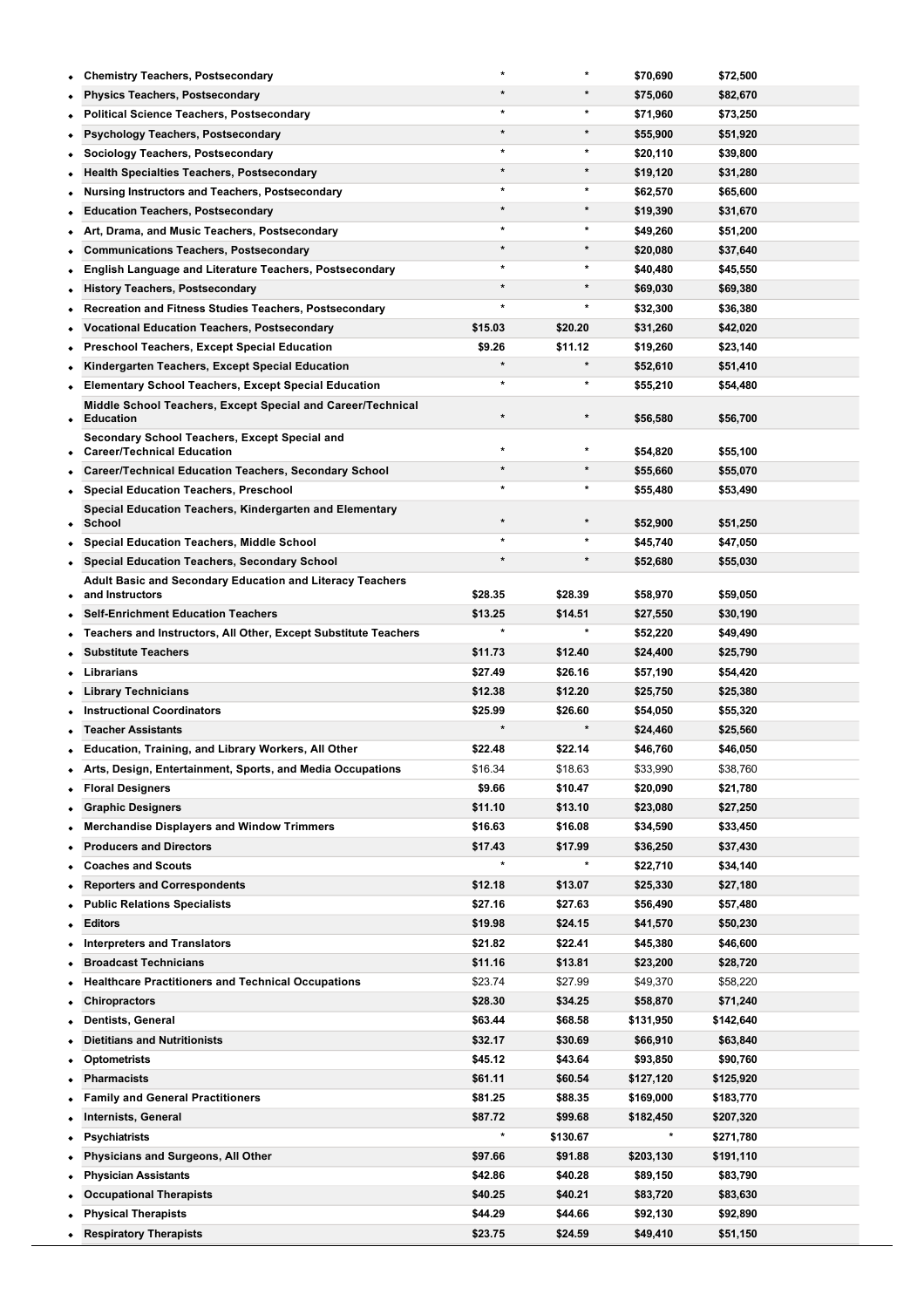| ٠         | <b>Speech-Language Pathologists</b>                                                 | \$29.09 | \$33.16 | \$60,510 | \$68,970 |
|-----------|-------------------------------------------------------------------------------------|---------|---------|----------|----------|
|           | Veterinarians                                                                       | \$41.92 | \$40.12 | \$87,200 | \$83,450 |
|           | <b>Registered Nurses</b>                                                            | \$27.95 | \$28.53 | \$58,130 | \$59,340 |
|           | <b>Nurse Practitioners</b>                                                          | \$44.56 | \$44.64 | \$92,680 | \$92,860 |
| ٠         | Health Diagnosing and Treating Practitioners, All Other                             | \$32.91 | \$37.84 | \$68,460 | \$78,710 |
|           | <b>Medical and Clinical Laboratory Technologists</b>                                | \$25.45 | \$25.46 | \$52,940 | \$52,960 |
| ٠         | <b>Medical and Clinical Laboratory Technicians</b>                                  | \$20.93 | \$21.01 | \$43,530 | \$43,710 |
| ٠         | <b>Dental Hygienists</b>                                                            | \$28.81 | \$29.49 | \$59,930 | \$61,340 |
| ٠         | <b>Cardiovascular Technologists and Technicians</b>                                 | \$24.77 | \$25.22 | \$51,530 | \$52,460 |
| ٠         | <b>Diagnostic Medical Sonographers</b>                                              | \$24.91 | \$25.60 | \$51,820 | \$53,250 |
| ٠         | <b>Nuclear Medicine Technologists</b>                                               | \$31.34 | \$31.60 | \$65,190 | \$65,740 |
|           | <b>Radiologic Technologists</b>                                                     | \$24.30 | \$24.74 | \$50,540 | \$51,470 |
|           | <b>Emergency Medical Technicians and Paramedics</b>                                 | \$13.55 | \$13.92 | \$28,180 | \$28,960 |
| ٠         | <b>Pharmacy Technicians</b>                                                         | \$11.13 | \$11.82 | \$23,150 | \$24,580 |
|           | <b>Surgical Technologists</b>                                                       | \$17.13 | \$17.74 | \$35,620 | \$36,890 |
|           | Veterinary Technologists and Technicians                                            | \$13.78 | \$14.71 | \$28,650 | \$30,590 |
| ٠         | <b>Ophthalmic Medical Technicians</b>                                               | \$13.37 | \$14.26 | \$27,820 | \$29,660 |
|           | <b>Licensed Practical and Licensed Vocational Nurses</b>                            | \$17.58 | \$17.86 | \$36,560 | \$37,140 |
| ٠         | <b>Medical Records and Health Information Technicians</b>                           | \$14.29 | \$15.52 | \$29,730 | \$32,290 |
| ٠         | <b>Opticians, Dispensing</b>                                                        | \$15.89 | \$16.66 | \$33,050 | \$34,660 |
| ٠         | Health Technologists and Technicians, All Other                                     | \$17.06 | \$18.25 | \$35,490 | \$37,960 |
| ٠         | <b>Occupational Health and Safety Specialists</b>                                   | \$34.97 | \$34.85 | \$72,730 | \$72,490 |
| ٠         | <b>Occupational Health and Safety Technicians</b>                                   | \$23.34 | \$23.71 | \$48,560 | \$49,310 |
| ٠         | <b>Athletic Trainers</b>                                                            | $\star$ | $\star$ | \$39,390 | \$38,920 |
|           | <b>Healthcare Support Occupations</b>                                               | \$10.94 | \$12.65 | \$22,760 | \$26,310 |
|           | <b>Home Health Aides</b>                                                            | \$9.39  | \$9.82  | \$19,540 | \$20,420 |
| ٠         | <b>Nursing Assistants</b>                                                           | \$11.59 | \$12.71 | \$24,120 | \$26,440 |
| ٠         |                                                                                     | \$27.52 | \$28.53 |          |          |
|           | <b>Occupational Therapy Assistants</b>                                              |         |         | \$57,240 | \$59,350 |
|           | <b>Physical Therapist Assistants</b>                                                | \$26.84 | \$27.12 | \$55,820 | \$56,400 |
| ٠         | <b>Massage Therapists</b>                                                           | \$13.65 | \$14.79 | \$28,400 | \$30,770 |
|           | <b>Dental Assistants</b>                                                            | \$15.69 | \$17.55 | \$32,630 | \$36,510 |
|           | <b>Medical Assistants</b>                                                           | \$12.03 | \$12.33 | \$25,010 | \$25,650 |
| ٠         | <b>Medical Equipment Preparers</b>                                                  | \$13.71 | \$13.95 | \$28,520 | \$29,020 |
|           | <b>Medical Transcriptionists</b>                                                    | \$16.05 | \$15.77 | \$33,380 | \$32,790 |
|           | <b>Phlebotomists</b>                                                                | \$12.96 | \$13.33 | \$26,950 | \$27,740 |
| ۰         | <b>Healthcare Support Workers, All Other</b>                                        | \$11.49 | \$13.22 | \$23,910 | \$27,490 |
| ٠         | <b>Protective Service Occupations</b>                                               | \$21.55 | \$21.29 | \$44,820 | \$44,270 |
|           | <b>First-Line Supervisors of Correctional Officers</b>                              | \$33.16 | \$30.71 | \$68,970 | \$63,880 |
| ٠         | <b>First-Line Supervisors of Police and Detectives</b>                              | \$34.78 | \$34.19 | \$72,340 | \$71,110 |
| ٠         | First-Line Supervisors of Fire Fighting and Prevention Workers                      | \$28.69 | \$28.02 | \$59,670 | \$58,270 |
| ٠         | First-Line Supervisors of Protective Service Workers, All Other                     | \$32.26 | \$28.76 | \$67,090 | \$59,820 |
| ٠         | <b>Firefighters</b>                                                                 | \$22.36 | \$22.95 | \$46,500 | \$47,730 |
| ٠         | <b>Bailiffs</b>                                                                     | \$19.79 | \$21.15 | \$41,170 | \$43,990 |
|           | <b>Correctional Officers and Jailers</b>                                            | \$21.55 | \$20.92 | \$44,820 | \$43,510 |
|           | <b>Detectives and Criminal Investigators</b>                                        | \$24.92 | \$25.90 | \$51,840 | \$53,880 |
| ٠         | <b>Police and Sheriff's Patrol Officers</b>                                         | \$22.75 | \$22.68 | \$47,310 | \$47,180 |
| ٠         | <b>Security Guards</b>                                                              | \$18.19 | \$18.46 | \$37,830 | \$38,410 |
| ٠         | Lifeguards, Ski Patrol, and Other Recreational Protective<br><b>Service Workers</b> | \$9.04  | \$9.26  | \$18,810 | \$19,270 |
|           | <b>Protective Service Workers, All Other</b>                                        | \$15.23 | \$16.79 | \$31,680 | \$34,920 |
| ٠         | <b>Food Preparation and Serving Related Occupations</b>                             | \$9.12  | \$10.10 | \$18,980 | \$21,000 |
|           | <b>Chefs and Head Cooks</b>                                                         | \$19.33 | \$22.84 | \$40,210 | \$47,510 |
|           | First-Line Supervisors of Food Preparation and Serving                              |         |         |          |          |
| ٠         | Workers                                                                             | \$12.99 | \$14.46 | \$27,010 | \$30,070 |
|           | <b>Cooks, Fast Food</b>                                                             | \$9.05  | \$9.22  | \$18,830 | \$19,170 |
|           | <b>Cooks, Institution and Cafeteria</b>                                             | \$11.54 | \$12.66 | \$24,000 | \$26,330 |
|           | <b>Cooks, Restaurant</b>                                                            | \$9.14  | \$9.30  | \$19,000 | \$19,350 |
|           | <b>Cooks, Short Order</b>                                                           | \$9.16  | \$9.43  | \$19,050 | \$19,620 |
| $\bullet$ | <b>Food Preparation Workers</b>                                                     | \$9.24  | \$10.07 | \$19,230 | \$20,950 |
|           | <b>Bartenders</b>                                                                   | \$9.06  | \$9.72  | \$18,840 | \$20,220 |
|           | <b>Combined Food Preparation and Serving Workers, Including</b>                     |         |         |          |          |

**Fast Food \$9.03 \$9.39 \$18,780 \$19,520**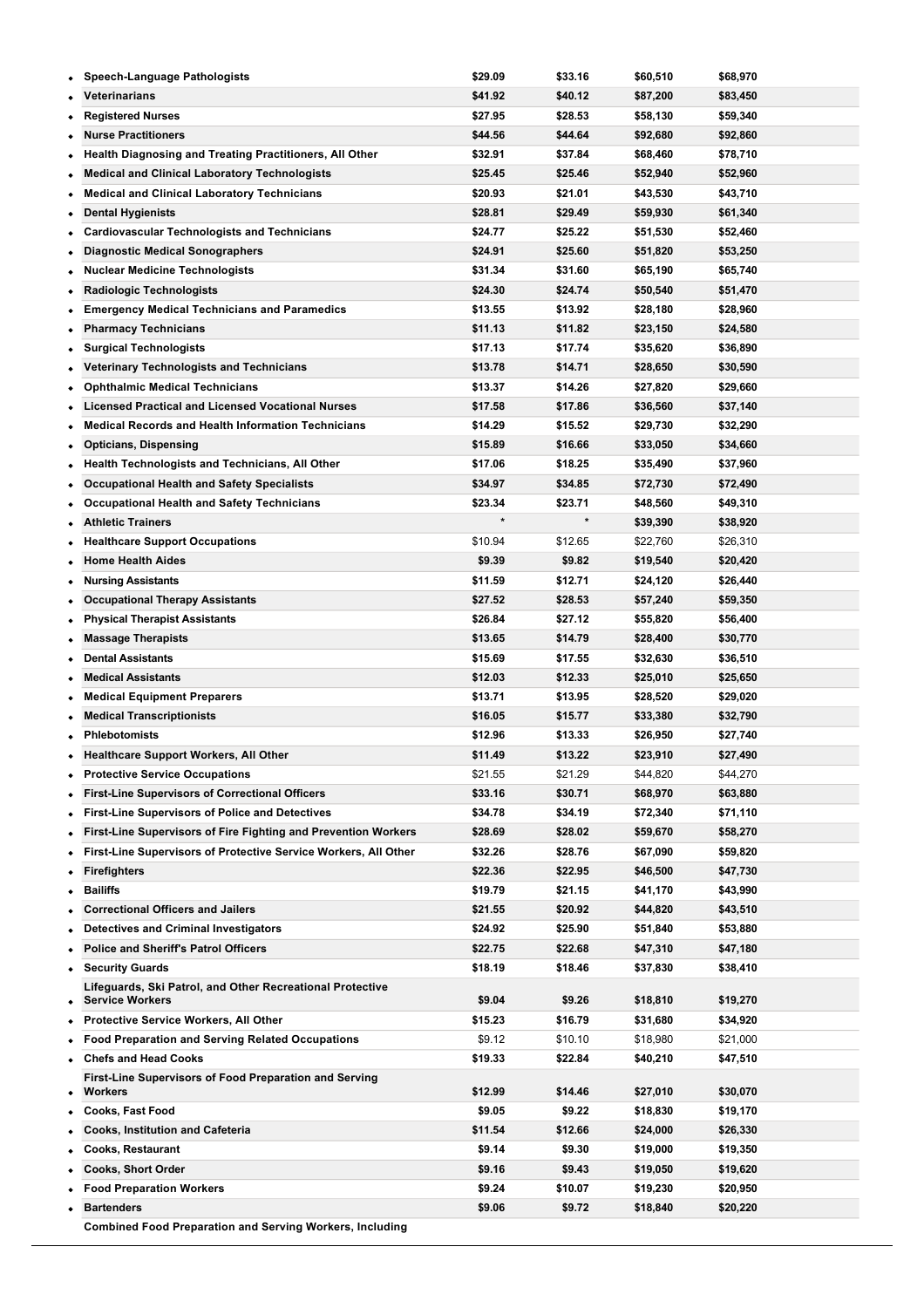| $\bullet$ | <b>Fast Food</b>                                                                                       | \$9.03  | \$9.39  | \$18,780 | \$19,520 |
|-----------|--------------------------------------------------------------------------------------------------------|---------|---------|----------|----------|
| ٠         | <b>Counter Attendants, Cafeteria, Food Concession, and Coffee</b><br>Shop                              | \$9.07  | \$9.38  | \$18,860 | \$19,520 |
|           | <b>Waiters and Waitresses</b>                                                                          | \$8.96  | \$9.73  | \$18,630 | \$20,230 |
|           | <b>Food Servers, Nonrestaurant</b>                                                                     | \$9.20  | \$9.79  | \$19,140 | \$20,370 |
| ٠         | Dining Room and Cafeteria Attendants and Bartender Helpers                                             | \$9.05  | \$8.99  | \$18,820 | \$18,690 |
|           | <b>Dishwashers</b>                                                                                     | \$8.88  | \$8.78  | \$18,480 | \$18,270 |
|           | Hosts and Hostesses, Restaurant, Lounge, and Coffee Shop                                               | \$9.08  | \$9.46  | \$18,890 | \$19,680 |
| ٠         | <b>Building and Grounds Cleaning and Maintenance Occupations</b>                                       | \$11.19 | \$12.97 | \$23,280 | \$26,970 |
| ٠         | First-Line Supervisors of Housekeeping and Janitorial Workers                                          | \$18.26 | \$18.38 | \$37,990 | \$38,240 |
| ٠         | First-Line Supervisors of Landscaping, Lawn Service, and<br><b>Groundskeeping Workers</b>              | \$23.74 | \$24.77 | \$49,390 | \$51,530 |
| ٠         | Janitors and Cleaners, Except Maids and Housekeeping<br><b>Cleaners</b>                                | \$11.88 | \$13.28 | \$24,710 | \$27,620 |
| ٠         | <b>Maids and Housekeeping Cleaners</b>                                                                 | \$9.37  | \$10.02 | \$19,490 | \$20,840 |
| ٠         | <b>Building Cleaning Workers, All Other</b>                                                            | \$13.74 | \$14.30 | \$28,570 | \$29,740 |
| ٠         | <b>Pest Control Workers</b>                                                                            | \$14.51 | \$17.82 | \$30,180 | \$37,060 |
| ٠         | Landscaping and Groundskeeping Workers                                                                 | \$9.52  | \$11.71 | \$19,810 | \$24,360 |
| ٠         | Pesticide Handlers, Sprayers, and Applicators, Vegetation                                              | \$17.08 | \$17.60 | \$35,520 | \$36,610 |
| $\bullet$ | <b>Personal Care and Service Occupations</b>                                                           | \$9.54  | \$11.24 | \$19,850 | \$23,380 |
|           | <b>First-Line Supervisors of Personal Service Workers</b>                                              | \$15.05 | \$15.48 | \$31,300 | \$32,210 |
|           | <b>Nonfarm Animal Caretakers</b>                                                                       | \$9.68  | \$10.15 | \$20,140 | \$21,100 |
|           | <b>Amusement and Recreation Attendants</b>                                                             | \$9.07  | \$9.19  | \$18,860 | \$19,100 |
|           | <b>Funeral Attendants</b>                                                                              | \$13.11 | \$12.61 | \$27,260 | \$26,230 |
| ٠         | Morticians, Undertakers, and Funeral Directors                                                         | \$18.06 | \$19.36 | \$37,570 | \$40,270 |
| ٠         | Hairdressers, Hairstylists, and Cosmetologists                                                         | \$9.63  | \$11.87 | \$20,030 | \$24,690 |
|           | <b>Childcare Workers</b>                                                                               | \$9.30  | \$10.15 | \$19,350 | \$21,110 |
| ٠         | <b>Personal Care Aides</b>                                                                             | \$9.29  | \$10.17 | \$19,310 | \$21,160 |
| ٠         | <b>Fitness Trainers and Aerobics Instructors</b>                                                       | \$9.98  | \$11.60 | \$20,750 | \$24,140 |
| ٠         | <b>Recreation Workers</b>                                                                              | \$12.00 | \$13.51 | \$24,970 | \$28,090 |
| ٠         | <b>Residential Advisors</b>                                                                            | \$16.33 | \$16.52 | \$33,970 | \$34,350 |
| ٠         | Personal Care and Service Workers, All Other                                                           | \$10.08 | \$11.78 | \$20,960 | \$24,510 |
|           | <b>Sales and Related Occupations</b>                                                                   | \$10.52 | \$14.56 | \$21,870 | \$30,280 |
|           | <b>First-Line Supervisors of Retail Sales Workers</b>                                                  | \$15.56 | \$17.11 | \$32,360 | \$35,580 |
|           | <b>First-Line Supervisors of Non-Retail Sales Workers</b>                                              | \$28.41 | \$31.13 | \$59,090 | \$64,750 |
|           | <b>Cashiers</b>                                                                                        | \$9.14  | \$9.63  | \$19,010 | \$20,030 |
|           | <b>Counter and Rental Clerks</b>                                                                       | \$10.78 | \$12.29 | \$22.420 | \$25,560 |
| ٠         | <b>Parts Salespersons</b>                                                                              | \$13.48 | \$15.04 | \$28,040 | \$31,290 |
|           | <b>Retail Salespersons</b>                                                                             | \$10.18 | \$12.52 | \$21,170 | \$26,030 |
|           | <b>Advertising Sales Agents</b>                                                                        | \$12.77 | \$13.68 | \$26,560 | \$28,460 |
| ٠         | <b>Insurance Sales Agents</b>                                                                          | \$23.71 | \$32.99 | \$49,310 | \$68,620 |
|           | Securities, Commodities, and Financial Services Sales Agents                                           | \$17.61 | \$31.60 | \$36,630 | \$65,740 |
| ٠         | Sales Representatives, Services, All Other                                                             | \$20.21 | \$23.76 | \$42,030 | \$49,420 |
| ٠         | Sales Representatives, Wholesale and Manufacturing,<br><b>Technical and Scientific Products</b>        | \$26.37 | \$36.46 | \$54,840 | \$75,830 |
| ٠         | Sales Representatives, Wholesale and Manufacturing, Except<br><b>Technical and Scientific Products</b> | \$21.41 | \$27.11 | \$44,540 | \$56,380 |
| ٠         | <b>Real Estate Sales Agents</b>                                                                        | $\star$ | $\star$ | *        | $\star$  |
| ٠         | Sales and Related Workers, All Other                                                                   | \$11.19 | \$16.04 | \$23,280 | \$33,370 |
| ٠         | <b>Office and Administrative Support Occupations</b>                                                   | \$14.27 | \$15.70 | \$29,680 | \$32,650 |
| ٠         | First-Line Supervisors of Office and Administrative Support<br>Workers                                 | \$23.25 | \$23.68 | \$48,350 | \$49,260 |
| ٠         | <b>Switchboard Operators, Including Answering Service</b>                                              | \$12.18 | \$12.91 | \$25,330 | \$26,860 |
| ٠         | <b>Bill and Account Collectors</b>                                                                     | \$17.26 | \$18.26 | \$35,900 | \$37,980 |
| ٠         | <b>Billing and Posting Clerks</b>                                                                      | \$14.54 | \$15.04 | \$30,240 | \$31,280 |
| ٠         | <b>Bookkeeping, Accounting, and Auditing Clerks</b>                                                    | \$16.32 | \$16.82 | \$33,940 | \$34,990 |
| ٠         | <b>Payroll and Timekeeping Clerks</b>                                                                  | \$18.11 | \$19.15 | \$37,670 | \$39,830 |
|           | <b>Procurement Clerks</b>                                                                              | \$16.68 | \$17.30 | \$34,690 | \$35,970 |
| ٠         | <b>Tellers</b>                                                                                         | \$11.29 | \$11.61 | \$23,480 | \$24,140 |
|           | Court, Municipal, and License Clerks                                                                   | \$14.64 | \$15.64 | \$30,440 | \$32,540 |
|           | <b>Customer Service Representatives</b>                                                                | \$11.27 | \$14.58 | \$23,440 | \$30,330 |
|           | <b>Eligibility Interviewers, Government Programs</b>                                                   | \$16.65 | \$17.30 | \$34,640 | \$35,990 |

**File Clerks \$18.44 \$17.71 \$38,360 \$36,830**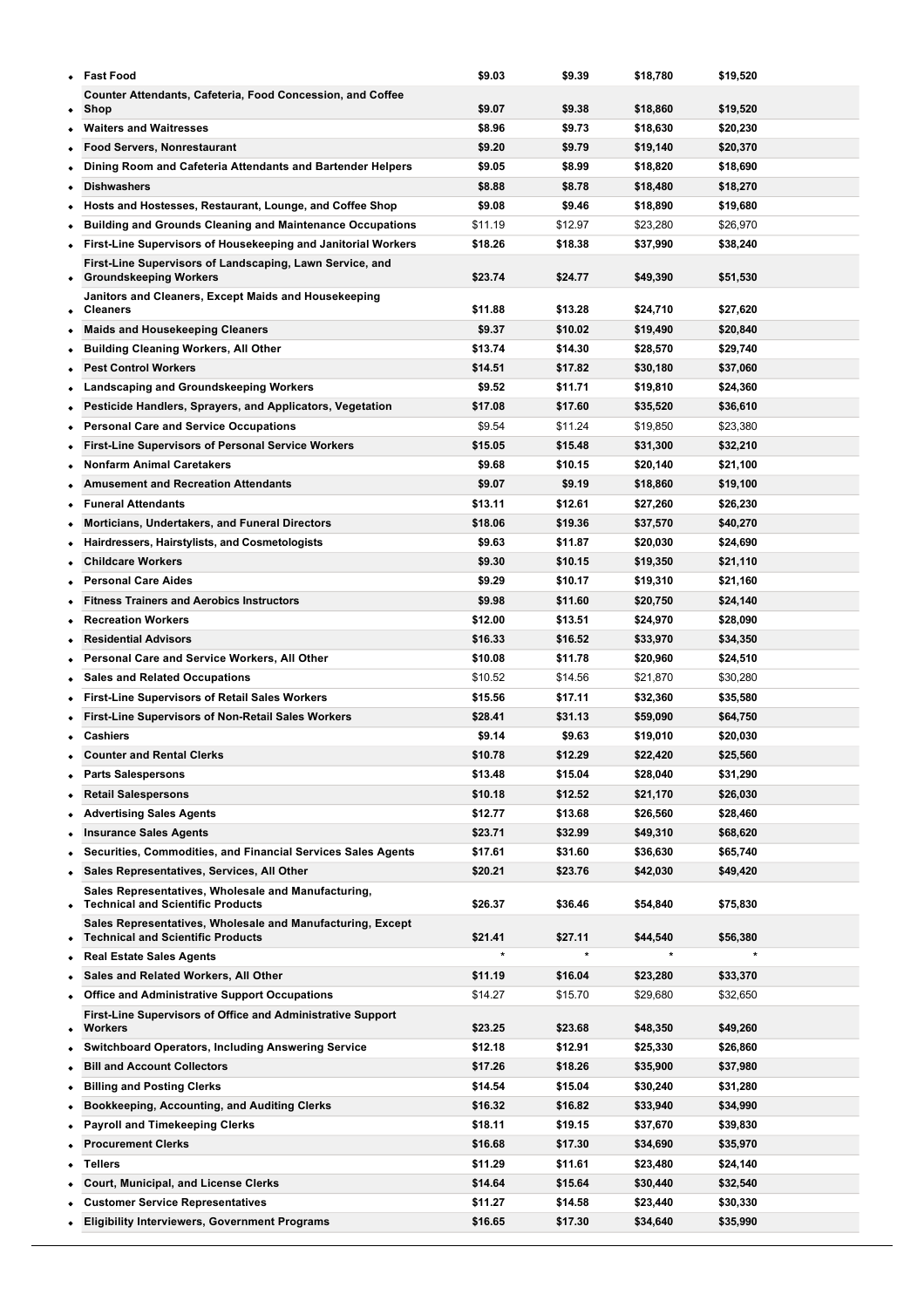| ٠         | <b>File Clerks</b>                                                                         | \$18.44            | \$17.71            | \$38,360             | \$36,830             |
|-----------|--------------------------------------------------------------------------------------------|--------------------|--------------------|----------------------|----------------------|
|           | Hotel, Motel, and Resort Desk Clerks                                                       | \$9.47             | \$9.88             | \$19,700             | \$20,550             |
|           | Interviewers, Except Eligibility and Loan                                                  | \$12.35            | \$12.85            | \$25,680             | \$26,720             |
|           | <b>Library Assistants, Clerical</b>                                                        | \$14.53            | \$15.15            | \$30,220             | \$31,510             |
| ٠         | <b>Loan Interviewers and Clerks</b>                                                        | \$17.70            | \$18.12            | \$36,810             | \$37,690             |
|           | <b>New Accounts Clerks</b>                                                                 | \$14.26            | \$14.80            | \$29,670             | \$30,790             |
|           | <b>Order Clerks</b>                                                                        | \$15.25            | \$15.17            | \$31,730             | \$31,550             |
| ٠         | Human Resources Assistants, Except Payroll and Timekeeping                                 | \$15.83            | \$16.15            | \$32,940             | \$33,590             |
|           | <b>Receptionists and Information Clerks</b>                                                | \$10.54            | \$11.25            | \$21,920             | \$23,400             |
| ٠         | Information and Record Clerks, All Other                                                   | \$16.17            | \$17.17            | \$33,630             | \$35,720             |
| ٠         | <b>Couriers and Messengers</b>                                                             | \$11.11            | \$12.72            | \$23,110             | \$26,460             |
|           | Police, Fire, and Ambulance Dispatchers                                                    | \$18.68            | \$18.04            | \$38,850             | \$37,510             |
|           | Dispatchers, Except Police, Fire, and Ambulance                                            | \$14.49            | \$17.34            | \$30,140             | \$36,070             |
| ٠         | <b>Meter Readers, Utilities</b>                                                            | \$17.07            | \$17.57            | \$35,500             | \$36,550             |
| ٠         | <b>Postal Service Clerks</b>                                                               | \$19.60            | \$21.42            | \$40,760             | \$44,560             |
|           | <b>Postal Service Mail Carriers</b>                                                        | \$23.14            | \$23.30            | \$48,130             | \$48,470             |
| ٠         | <b>Production, Planning, and Expediting Clerks</b>                                         | \$21.11            | \$21.70            | \$43,910             | \$45,130             |
| ٠         | <b>Shipping, Receiving, and Traffic Clerks</b>                                             | \$14.09            | \$14.79            | \$29,300             | \$30,770             |
|           | <b>Stock Clerks and Order Fillers</b>                                                      | \$10.53            | \$12.52            | \$21,900             | \$26,050             |
| ٠         | Weighers, Measurers, Checkers, and Samplers, Recordkeeping                                 | \$15.58            | \$15.79            | \$32,420             | \$32,850             |
| ٠         | <b>Executive Secretaries and Executive Administrative Assistants</b>                       | \$20.25            | \$21.60            | \$42,120             | \$44,930             |
|           | <b>Legal Secretaries</b>                                                                   | \$11.54            | \$13.78            | \$24,010             | \$28,670             |
| ٠         | <b>Medical Secretaries</b>                                                                 | \$13.32            | \$13.51            | \$27,710             | \$28,090             |
|           | Secretaries and Administrative Assistants, Except Legal,                                   |                    |                    |                      |                      |
| ٠         | <b>Medical, and Executive</b>                                                              | \$14.46            | \$15.09            | \$30,080             | \$31,390             |
| ٠         | Data Entry Keyers                                                                          | \$13.64            | \$14.38            | \$28,370             | \$29,900             |
|           | <b>Insurance Claims and Policy Processing Clerks</b>                                       | \$16.59            | \$16.50            | \$34,510             | \$34,320             |
| ٠         | Mail Clerks and Mail Machine Operators, Except Postal Service                              | \$13.08            | \$13.51            | \$27,200             | \$28,100             |
| ٠         | <b>Office Clerks, General</b>                                                              | \$13.53            | \$14.66            | \$28,140             | \$30,500             |
|           | Office and Administrative Support Workers, All Other                                       | \$16.20            | \$15.97            | \$33,690             | \$33,210             |
| ٠         | <b>Farming, Fishing, and Forestry Occupations</b>                                          | \$12.61            | \$14.91            | \$26,230             | \$31,020             |
| ٠         | Farmworkers and Laborers, Crop, Nursery, and Greenhouse                                    | \$9.29             | \$10.64            | \$19,320             | \$22,120             |
|           | Farmworkers, Farm, Ranch, and Aquacultural Animals                                         | \$13.36            | \$13.08            | \$27,800             | \$27,210             |
| ٠         | Fallers                                                                                    | \$12.27            | \$19.31            | \$25,530             | \$40,170             |
|           | <b>Logging Equipment Operators</b>                                                         | \$13.11            | \$13.73            | \$27,260             | \$28,570             |
|           | <b>Construction and Extraction Occupations</b>                                             | \$21.52            | \$23.36            | \$44,770             | \$48,590             |
|           | First-Line Supervisors of Construction Trades and Extraction<br><b>Workers</b>             | \$32.67            | \$32.09            | \$67,960             | \$66,750             |
|           | <b>Brickmasons and Blockmasons</b>                                                         | \$44.16            | \$38.57            | \$91,850             | \$80,230             |
|           | <b>Carpenters</b>                                                                          | \$18.50            | \$20.54            | \$38,490             | \$42,720             |
| ٠         | <b>Cement Masons and Concrete Finishers</b>                                                |                    |                    |                      |                      |
|           | <b>Construction Laborers</b>                                                               | \$17.15<br>\$17.25 | \$19.15<br>\$19.43 | \$35,670<br>\$35,870 | \$39,830<br>\$40,420 |
|           | Paving, Surfacing, and Tamping Equipment Operators                                         | \$17.69            | \$17.14            | \$36,800             | \$35,660             |
|           | <b>Operating Engineers and Other Construction Equipment</b>                                |                    |                    |                      |                      |
| ٠         | <b>Operators</b>                                                                           | \$21.75            | \$24.00            | \$45,250             | \$49,920             |
| ٠         | <b>Electricians</b>                                                                        | \$33.43            | \$31.66            | \$69,540             | \$65,860             |
|           | <b>Painters, Construction and Maintenance</b>                                              | \$14.39            | \$15.76            | \$29,920             | \$32,770             |
| ٠         | <b>Plumbers, Pipefitters, and Steamfitters</b>                                             | \$22.67            | \$22.37            | \$47,140             | \$46,530             |
|           | <b>Construction and Building Inspectors</b>                                                | \$20.36            | \$20.79            | \$42,360             | \$43,250             |
|           | <b>Highway Maintenance Workers</b>                                                         | \$16.96            | \$17.30            | \$35,280             | \$35,990             |
| ٠         | <b>Septic Tank Servicers and Sewer Pipe Cleaners</b>                                       | \$13.14            | \$15.10            | \$27,340             | \$31,420             |
| ٠         | Installation, Maintenance, and Repair Occupations                                          | \$18.68            | \$20.14            | \$38,850             | \$41,890             |
|           | First-Line Supervisors of Mechanics, Installers, and Repairers                             | \$28.33            | \$29.67            | \$58,930             | \$61,710             |
| ٠         | Telecommunications Equipment Installers and Repairers,<br><b>Except Line Installers</b>    | \$26.52            | \$25.07            | \$55,170             | \$52,140             |
| $\bullet$ | <b>Electrical and Electronics Repairers, Commercial and</b><br><b>Industrial Equipment</b> | \$29.39            | \$29.04            | \$61,130             | \$60,410             |
| ٠         | <b>Aircraft Mechanics and Service Technicians</b>                                          | \$22.55            | \$22.71            | \$46,900             | \$47,240             |
|           | <b>Automotive Body and Related Repairers</b>                                               | \$19.56            | \$20.96            | \$40,690             | \$43,600             |
|           | <b>Automotive Service Technicians and Mechanics</b>                                        | \$14.17            | \$15.16            | \$29,480             | \$31,540             |
| ٠         | <b>Bus and Truck Mechanics and Diesel Engine Specialists</b>                               | \$17.32            | \$17.42            | \$36,030             | \$36,230             |
|           | • Farm Equipment Mechanics and Service Technicians                                         | \$17.08            | \$17.46            | \$35,530             | \$36,330             |

**Mobile Heavy Equipment Mechanics, Except Engines \$20.38 \$22.45 \$42,400 \$46,690**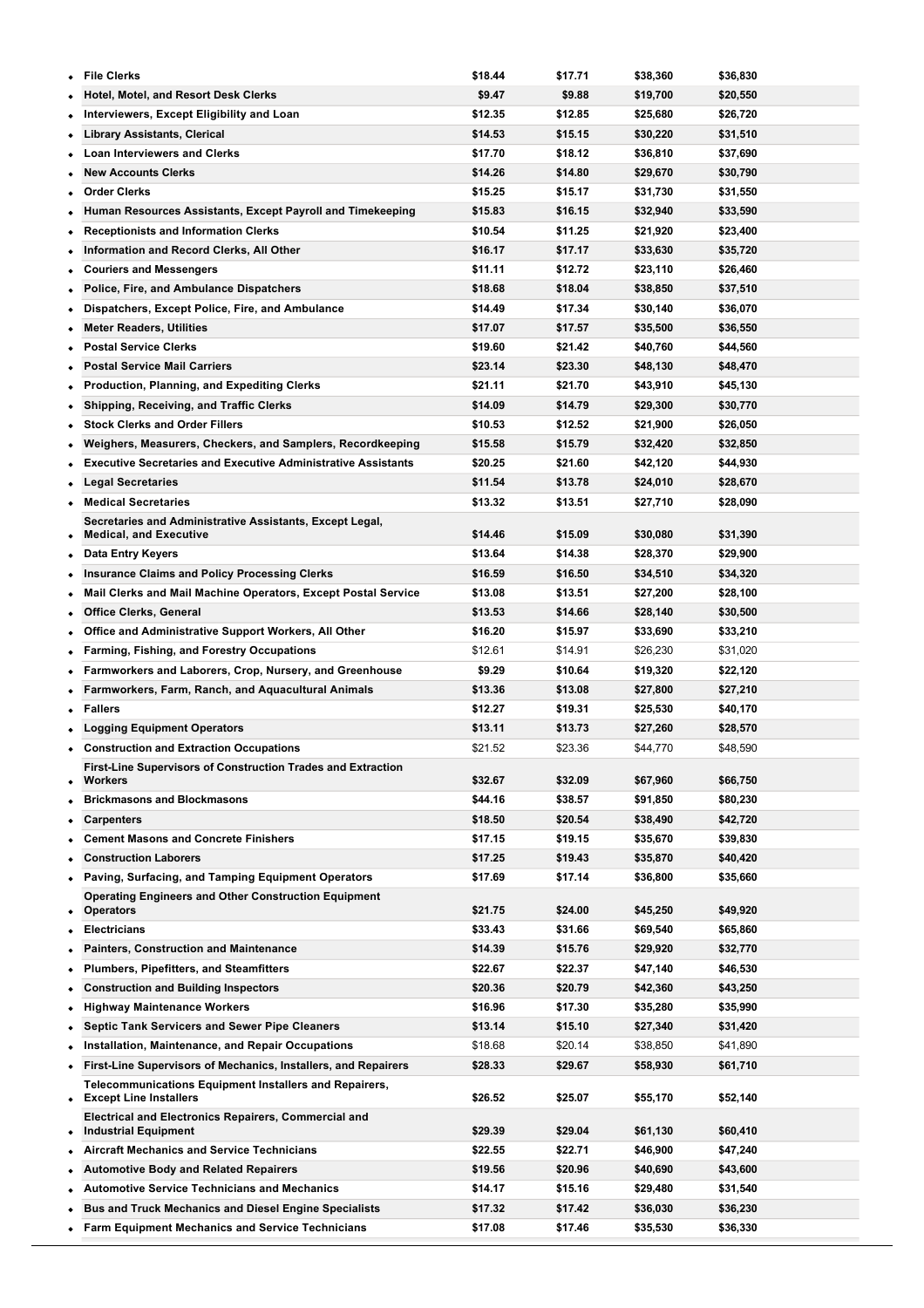|           | <b>Mobile Heavy Equipment Mechanics, Except Engines</b>                                                      | \$20.38            | \$22.45            | \$42,400             | \$46,690             |
|-----------|--------------------------------------------------------------------------------------------------------------|--------------------|--------------------|----------------------|----------------------|
|           | <b>Motorcycle Mechanics</b>                                                                                  | \$17.51            | \$17.19            | \$36,430             | \$35,760             |
|           | <b>Outdoor Power Equipment and Other Small Engine Mechanics</b>                                              | \$11.02            | \$12.05            | \$22,920             | \$25,070             |
|           | <b>Tire Repairers and Changers</b>                                                                           | \$10.13            | \$10.71            | \$21,070             | \$22,280             |
| $\bullet$ | <b>Control and Valve Installers and Repairers, Except Mechanical</b><br>Door                                 | \$31.60            | \$30.14            | \$65,730             | \$62,700             |
| ٠         | Heating, Air Conditioning, and Refrigeration Mechanics and<br><b>Installers</b>                              | \$18.19            | \$20.28            | \$37,830             | \$42,180             |
| ٠         | <b>Home Appliance Repairers</b>                                                                              | \$13.65            | \$13.98            | \$28,390             | \$29,080             |
|           | <b>Industrial Machinery Mechanics</b>                                                                        | \$23.38            | \$24.02            | \$48,630             | \$49,950             |
|           | <b>Electrical Power-Line Installers and Repairers</b>                                                        | \$32.89            | \$32.94            | \$68,400             | \$68,510             |
| ٠         | <b>Telecommunications Line Installers and Repairers</b>                                                      | \$27.50            | \$28.83            | \$57,200             | \$59,970             |
| ٠         | <b>Medical Equipment Repairers</b>                                                                           | \$27.19            | \$27.36            | \$56,560             | \$56,920             |
| ٠         | Maintenance and Repair Workers, General                                                                      | \$16.95            | \$18.00            | \$35,260             | \$37,450             |
| $\bullet$ | Coin, Vending, and Amusement Machine Servicers and<br><b>Repairers</b>                                       | \$9.70             | \$12.93            | \$20,180             | \$26,890             |
| ٠         | Helpers--Installation, Maintenance, and Repair Workers                                                       | \$11.41            | \$11.91            | \$23,730             | \$24,760             |
| ٠         | Installation, Maintenance, and Repair Workers, All Other                                                     | \$17.05            | \$16.74            | \$35,470             | \$34,820             |
|           | <b>Production Occupations</b>                                                                                | \$17.19            | \$19.39            | \$35,750             | \$40,320             |
| ٠         | <b>First-Line Supervisors of Production and Operating Workers</b>                                            | \$29.57            | \$30.31            | \$61,510             | \$63,040             |
| ٠         | <b>Electromechanical Equipment Assemblers</b>                                                                | \$15.66            | \$16.17            | \$32,560             | \$33,640             |
|           | <b>Team Assemblers</b>                                                                                       | \$27.64            | \$24.24            | \$57,490             | \$50,430             |
|           | Assemblers and Fabricators, All Other                                                                        | \$13.84            | \$14.74            | \$28,780             | \$30,660             |
| $\bullet$ | <b>Bakers</b>                                                                                                | \$9.72             | \$11.74            | \$20,210             | \$24,420             |
|           | <b>Butchers and Meat Cutters</b>                                                                             | \$13.74            | \$14.26            | \$28,570             | \$29,660             |
|           | <b>Food Processing Workers, All Other</b>                                                                    | \$11.63            | \$12.62            | \$24,180             | \$26,240             |
|           | <b>Computer-Controlled Machine Tool Operators, Metal and</b><br>• Plastic                                    | \$17.51            | \$17.93            | \$36,430             | \$37,300             |
|           | Cutting, Punching, and Press Machine Setters, Operators, and<br><b>Tenders, Metal and Plastic</b>            | \$13.00            | \$13.62            | \$27,050             | \$28,330             |
| ٠         | Grinding, Lapping, Polishing, and Buffing Machine Tool<br>Setters, Operators, and Tenders, Metal and Plastic | \$12.97            | \$13.74            | \$26,980             | \$28,570             |
|           |                                                                                                              |                    |                    |                      |                      |
| $\bullet$ | <b>Machinists</b>                                                                                            | \$16.19            | \$16.75            | \$33,670             | \$34,850             |
| ٠         | Molding, Coremaking, and Casting Machine Setters, Operators,<br>and Tenders, Metal and Plastic               | \$15.04            | \$15.61            | \$31,280             | \$32,460             |
|           | Multiple Machine Tool Setters, Operators, and Tenders, Metal<br>and Plastic                                  | \$11.21            | \$11.97            | \$23,310             | \$24,890             |
|           | <b>Tool and Die Makers</b>                                                                                   | \$19.72            | \$19.87            | \$41,020             | \$41,330             |
|           | Welders, Cutters, Solderers, and Brazers                                                                     | \$19.07            | \$22.18            | \$39,670             | \$46,130             |
| ٠         | Heat Treating Equipment Setters, Operators, and Tenders,<br><b>Metal and Plastic</b>                         | \$18.47            | \$20.08            | \$38,420             | \$41,780             |
| ٠         | <b>Printing Press Operators</b>                                                                              | \$15.09            | \$14.37            | \$31,390             | \$29,890             |
|           | <b>Laundry and Dry-Cleaning Workers</b>                                                                      | \$10.18            | \$12.69            | \$21,170             | \$26,400             |
|           | <b>Cabinetmakers and Bench Carpenters</b>                                                                    | \$10.85            | \$12.20            | \$22,560             | \$25,370             |
|           | Sawing Machine Setters, Operators, and Tenders, Wood                                                         | \$15.36            | \$15.19            | \$31,950             | \$31,600             |
| ٠         | Woodworking Machine Setters, Operators, and Tenders,<br><b>Except Sawing</b>                                 | \$14.39            | \$14.81            | \$29,930             | \$30,810             |
| ٠         | <b>Power Plant Operators</b>                                                                                 | \$29.57            | \$30.34            | \$61,520             | \$63,110             |
|           | <b>Stationary Engineers and Boiler Operators</b>                                                             | \$27.35            | \$28.84            | \$56,880             | \$59,990             |
|           | Water and Wastewater Treatment Plant and System Operators                                                    | \$20.88            | \$20.32            | \$43,420             | \$42,260             |
| ٠         | Petroleum Pump System Operators, Refinery Operators, and<br>Gaugers                                          | \$28.51            | \$28.18            | \$59,310             | \$58,620             |
| ٠         | Plant and System Operators, All Other                                                                        | \$22.69            | \$24.36            | \$47,190             | \$50,680             |
|           | <b>Chemical Equipment Operators and Tenders</b>                                                              | \$19.93            | \$23.15            | \$41,450             | \$48,150             |
|           | Grinding and Polishing Workers, Hand                                                                         | \$15.38            | \$14.77            | \$32,000             | \$30,720             |
| ٠         | Mixing and Blending Machine Setters, Operators, and Tenders                                                  | \$13.77            | \$14.52            | \$28,650             | \$30,210             |
| ٠         | Inspectors, Testers, Sorters, Samplers, and Weighers                                                         | \$17.59            | \$19.26            | \$36,580             | \$40,050             |
|           | Packaging and Filling Machine Operators and Tenders                                                          | \$15.66            | \$16.66            | \$32,560             | \$34,650             |
|           | Coating, Painting, and Spraying Machine Setters, Operators,                                                  |                    |                    |                      |                      |
| ٠         | and Tenders                                                                                                  | \$27.02            | \$25.06            | \$56,200             | \$52,120             |
|           | <b>Painters, Transportation Equipment</b>                                                                    | \$28.49            | \$26.68            | \$59,260             | \$55,500             |
|           | Molders, Shapers, and Casters, Except Metal and Plastic                                                      | \$12.38            | \$12.83            | \$25,750             | \$26,690             |
|           | Paper Goods Machine Setters, Operators, and Tenders<br><b>Helpers--Production Workers</b>                    | \$28.06<br>\$16.05 | \$27.43<br>\$16.67 | \$58,360<br>\$33,390 | \$57,050<br>\$34,680 |

**Production Workers, All Other \$13.94 \$14.88 \$28,990 \$30,960**